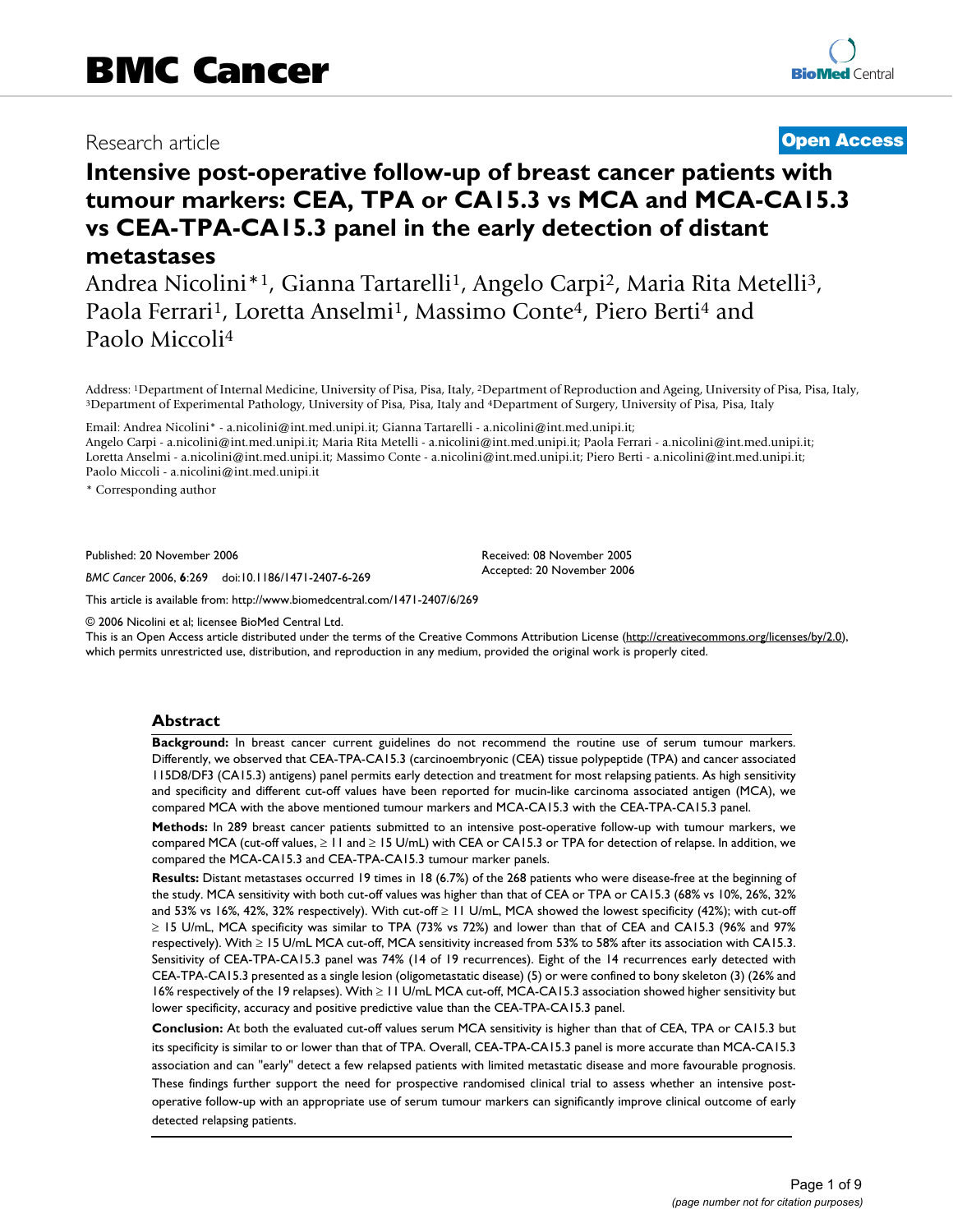# **Background**

In breast cancer patients, current guidelines post-operatively recommend mammography at regular intervals and not routine use of any instrumental or laboratory test for early detection of relapse and monitoring of metastatic disease. In fact, in randomised trials and meta-analysis intensive post-operative follow-up has been shown to be useful only in early diagnosis but not in improving clinical outcome and/or quality of life [1-4]. Nevertheless, in these trials clinical-instrumental was compared with clinical only follow-up and neither any serum tumour marker panel nor appropriate criteria for its use were adopted. Different studies appropriately using serum tumour markers within an intensive post-operative follow-up showed that in many relapsing patients clinical-instrumental diagnosis was anticipated and that this anticipation permitted an earlier treatment which significantly prolonged disease-free survival (DFS) and/or overall survival (OS) [5- 8]. Moreover we showed that this type of follow-up strongly reduced need for conventional radiological examinations [9-11]. Therefore, unlike current guidelines, it is routine practice in our center to carry out an intensive post-operative follow-up of breast cancer patients using both serum tumour markers and imaging techniques.

Carcinoembryonic (CEA) and breast cancer associated 115D8/DF3 (CA15.3) antigens are the serum tumour markers commonly used for post-operative monitoring of breast cancer [1] although many other tumour markers have been investigated [12-17]. We reported similar sensitivity for TPA and CA15.3, which, however, is higher than that of CEA. TPA showed much lower specificity than CA15.3 and CEA. The association of these three markers increased sensitivity with a slight decrease of specificity [4- 6,18].

CA15.3 is one of the mucin-like biomarkers which also recently have been reported among the most useful markers to detect and monitor metastatic breast cancer [8,19]. The mucin-like carcinoma associated antigen (MCA) is another widely used test to assay MUC-1. When it has been used alone, high sensitivity and specificity have been reported [17,20,21]. This suggests the association with CA15.3. However, different cut-off values have been reported for MCA [17,20]. Besides conflicting data have been found both as to MCA sensitivity and specificity compared to CA15.3 [22-25] and the MCA-CA15.3 usefulness [14,15,22,26,27]. Finally, as far as we know, no previous study compared MCA-CA15.3 to CEA-TPA-CA15.3 association. Therefore, in this study we compared sensitivity and specificity of MCA (with two commonly used cut-off values:  $\geq 11$  and  $\geq 15$  UI/mL) with that of CEA, CA15.3, TPA for early detection of relapse. Moreover, also we compared the diagnostic accuracy and predictive value of the MCA-CA15.3 association to that of CEA-TPA-CA15.3 panel.

# **Methods**

# *Patients' follow-up*

From March 2000 to September 2003, 289 breast cancer patients aged 27 to 80 years (median 51) were submitted to an intensive post-operative follow-up with serial serum determination of CEA, CA15.3, TPA and MCA. At entry 268 patients (93%) were disease-free (M0) and 21 (7%) showed distant metastases (M1). At the post-operative histology 83 (31%) of the 268 disease-free patients were N+ while the 185 remaining were N-. Premenopausals were 162 (56%) of all the 289 studied patients. Soon after primary surgery, all estrogen (ER) and/or progesterone receptor(PgR) positive patients received hormone therapy. Moreover, all N+ and 129 N- disease-free patients, consistent with the current international guidelines, received adjuvant chemotherapy. As to the interval time of post-operative monitoring, patients were divided into 2 groups: at low and at intermediate-high risk of recurrence according to whether they were N-PgR+ or N+ and/or PgR- (N+ PgR+, N+ PgR-, N- PgR-) respectively. Axillary lymphnodes (N+/N-) [28] and progesterone (PgR+/PgR-) status [29,30] were used to divide patients into two different risk groups as they are commonly reported among the principal prognostic factors for relapse. The 126 low risk patients underwent control visits every 6 months and the remaining 142 with intermediate-high risk of recurrence every 4 months. Post-operative follow-up was  $16 \pm 8$ months ( $m \pm sd$ ; range 6–37 months). At each control visit, history, routine lab and serum CEA, CA15.3, TPA and MCA measurement were carried out.

Baseline Sx-ray was performed to identify benign lesions due to inflammatory and/or degenerative disease. As to other conventional instrumental examinations, bone scintigraphy (BS) and liver echography (LE) have been reported to be more accurate than chest x-ray (CXR) to "early" detect recurrences [7,9,10,16,31,32]. Therefore, BS and LE were serially performed every 24–30 months and CXR at more prolonged intervals (mean value 42 months).

The reason for serial BS, LE and CXR examinations, even if more prolonged, was to detect asymptomatic relapses falsely negative with serum tumour markers, which as we have previously reported [4,7,9-11] are about 15-25% using CEA-TPA-CA15.3 tumour marker panel.

Patients suspected of relapse with CEA-TPA-CA15.3 tumour marker panel immediately underwent the standard radiological examinations (BS, LE and CXR). If these examinations were pathological or equivocal, patients immediately were selected to be further investigated as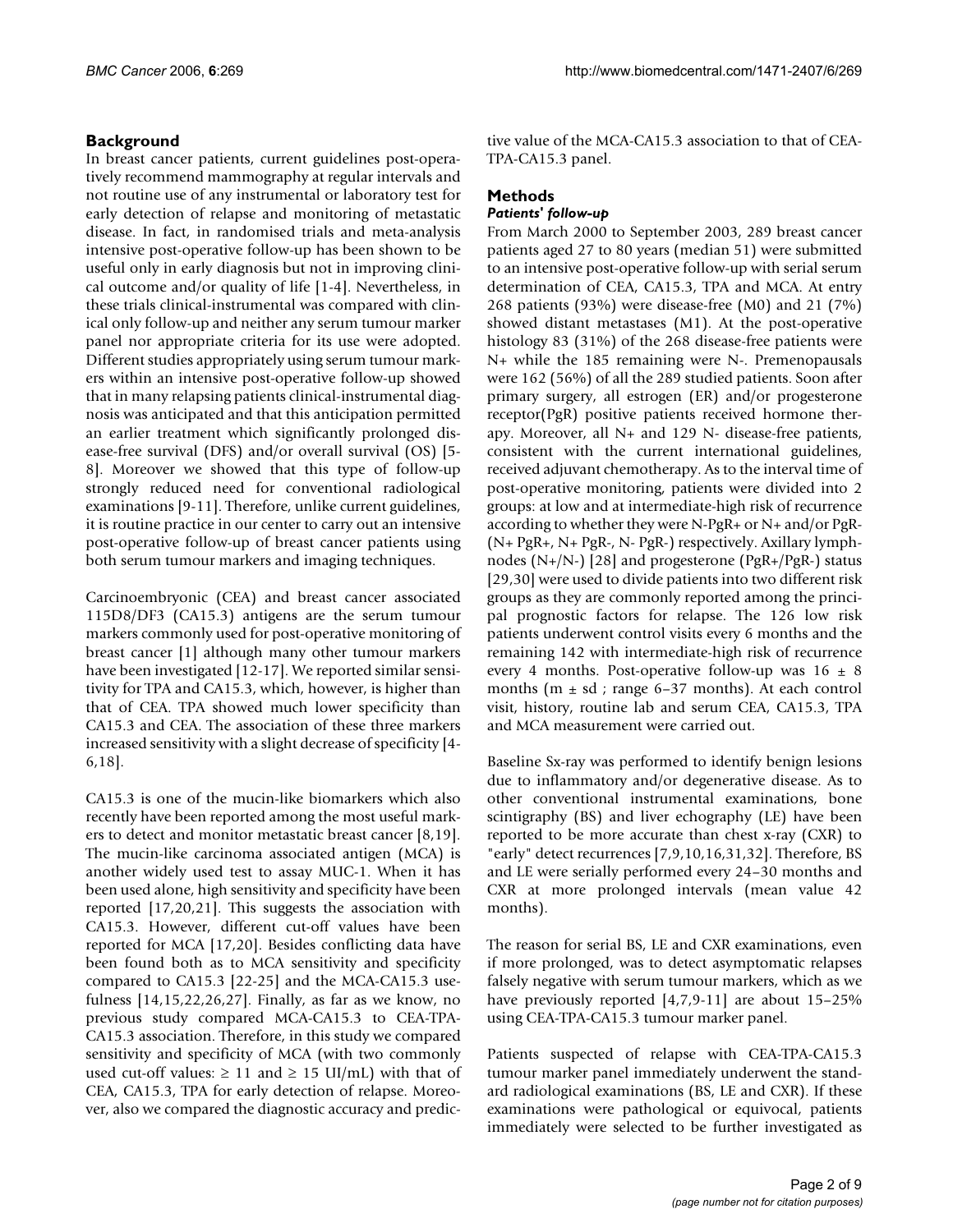follows. All hot spots on the bone scintigraphy with an equivocal interpretation were examined by computed tomography and/or magnetic resonance imaging (MRI). The lesions that were considered equivocal by conventional chest x-ray were clarified by computed tomography or bronchoscopy and cytologic study. The lesions felt to be equivocal at liver echography were clarified by computed tomography or fine needle aspiration cytology guided by liver echography when possible. The patients with equivocal standard radiological examinations and concomitantly not suspected of relapse with the CEA-TPA-CA15.3 tumour marker panel, were regularly followed-up as above described.

All patients gave their consent to be post-operatively monitored with all instrumental and laboratory examinations described in the paper.

# *Tumour markers*

Serum CEA, TPA, CA15.3 and MCA concentrations were measured in fasting patients by commercial immunoenzimatic assays: Abbott, Rome (Italy) for CEA and CA15.3; DRG, Marburg (Germany) for TPA; Roche Diagnostics, Manheim (Germany) for MCA. The within and between assay coefficients of variation for CEA, CA15.3, TPA and MCA were all less than 5% and 6% respectively. Serum levels > 7 ng/mL, > 95 U/L and > 32 U/mL were considered to be elevated for CEA, TPA and CA15.3 respectively; for MCA,  $\geq$  11 and  $\geq$  15 U/mL cut-off values were considered. We identified the causes of false positive tumour marker increase [17]. As previously described [4,9,10], a dynamic evaluation of tumour markers was made and in cases of a high tumour marker value a further blood sample was drawn two weeks to a month after the previous elevated value. If the re-measured tumour marker value had decreased to a normal value, the initial elevated value was considered to be an isolated elevated value (IEV). The elevated tumour marker was considered to be progressive (PI) when it was 30%, or more, higher in the sample which followed the initial elevated value. Otherwise, two equally high values were regarded to be a constant elevation (CE). Only CE and/or PI were considered a significant tumour marker increase.

As previously reported [9-11] in our clinical practice only patients with CE or PI in one or more tumour markers, clearly unexplained by any other condition, are considered suspected of tumour relapse.

Tumour marker lead time was the time from the suspicion of relapse with serum tumour marker to confirmation of relapse by radiological examinations. When a clinically disease-free patient was suspected of relapse by re-testing of tumour markers at the regular control visit, 15 to 30 days were necessary to carry out the common (bone scintigraphy, liver echography, chest x-ray) and in case of their equivocal result, more accurate radiological examinations (CT, MRI) to confirm or rule out the suspicion. Radiological investigations performed during this 15 to 30 days interval time and confirming the initial suspicion by tumour markers were considered as they had been performed at the same time of tumour marker re-testing; therefore in this case tumour marker lead time was computed as zero. When a patient became suspected of metastases by symptoms before the routine testing of serum tumour markers (i.e. in the interval between two regular control visits), at this time immediately the entire planned procedure was carried out to confirm or rule out the suspicion. Again, as above mentioned, the time necessary for the entire procedure took about 15 to 30 days and this interval time was not considered for the calculation of the tumour marker lead time. In fact, when suspicion of metastases was confirmed by radiological examinations and not by tumour marker panel, tumour marker panel was considered falsely negative. When suspicion of metastases was confirmed by radiological examinations and by tumour marker panel as well, the tumour marker panel lead time was considered zero if symptoms suspicious of metastases had appeared at the same time the entire procedure for confirmation was started; if symptoms suspicious of metastases had previously appeared, clinical symptoms only were considered the first signal of relapse and tumour marker panel was considered falsely negative.

# *Statistical analysis*

Sensitivity was defined as TP/(TP+FN)% specificity as TN/ (TN+FP)%, accuracy as TN+TP/(TN+FN+TP+FP), positive predictive value as TP/(TP+FP), negative predictive value as  $TN/(TN+FN)$ , where  $FP = false$  positive,  $FN = false$  negative,  $TP = true$  positive,  $TN = true$  negative. Two analyses were performed. In a first analysis only dynamic evaluation of tumour markers was taken into account without considering clinical and laboratory data. In this analysis tumour marker assay with CE or PI in one or more markers was defined as a probably positive test. In a further analysis dynamic evaluation of tumour markers was considered with an accurate clinical history and laboratory examinations. In this analysis tumour marker assay with CE or PI in one or more markers, unexplained by any concomitant transient or chronic benign pathology, that is for unknown reasons, was defined as a probably positive test. In both analyses tumour marker assay with normal or IEV was defined as a probably negative test. In the further analysis also CE or PI in one or more markers likely due to a clear concomitant benign pathology was defined as a probably negative test.

A probably positive test, according to whether it was or was not confirmed by monitoring to death or by the development of a definite clinical-imaging course after the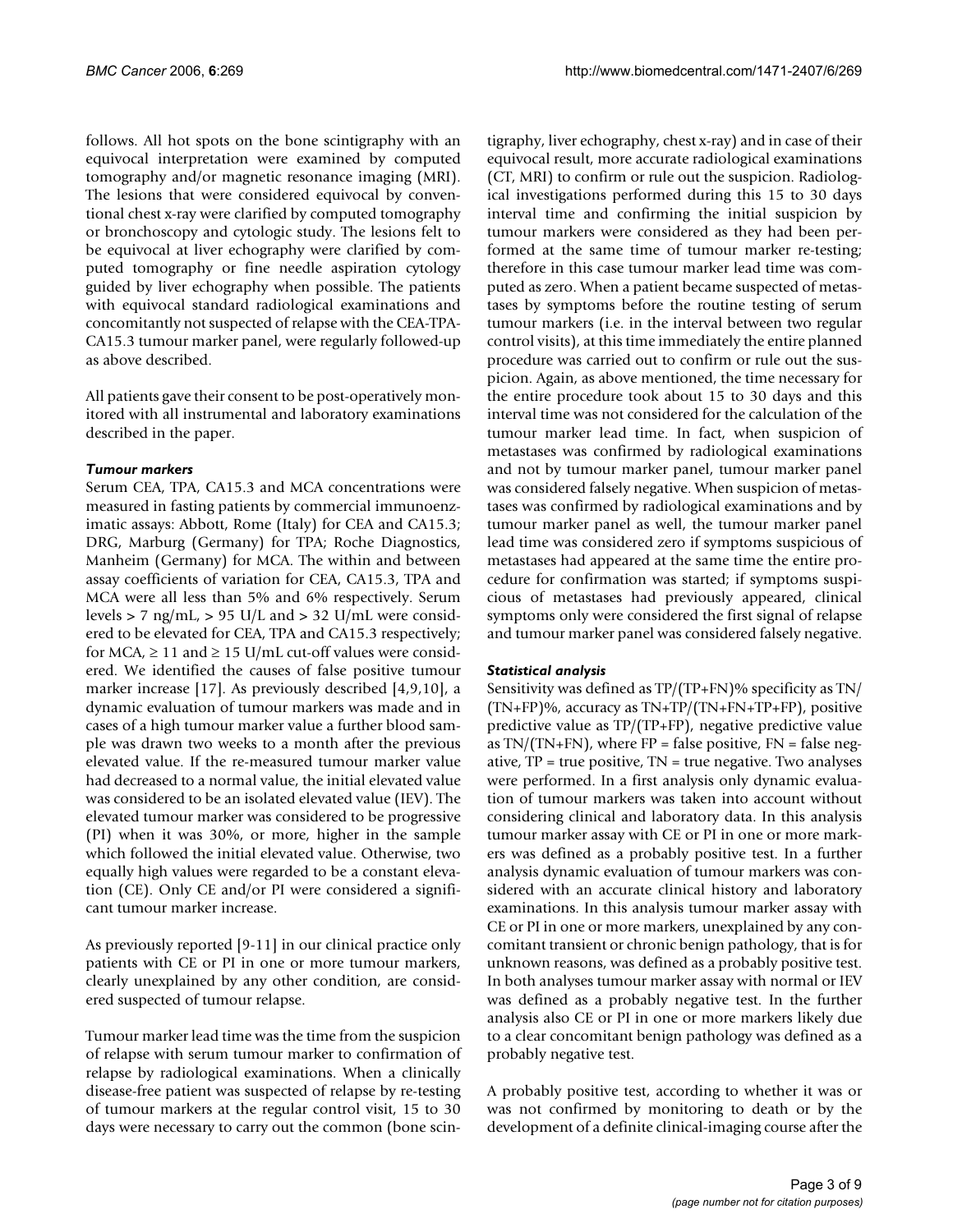initial result, was defined as true or false positive respectively. A probably negative test, according to whether it was or was not confirmed by monitoring by at least one year without any clinical-imaging sign of relapse, was defined as true or false negative.

Because one of 18 relapsed patients recurred twice during the follow-up (see the Result section), statistical analysis was performed considering 19 relapses.

# **Results**

During the post-operative follow-up distant metastases occurred in 18 (6.7%) of the 268 disease-free patients. Nine (50%) of these 18 patients were postmenopausals. One of them recurred twice. In this patient multiple bone and liver metastases were found 9 months after she had been rendered disease-free with surgical removal of a single secondary liver nodule. Therefore, as total, there were 19 relapses. The organs initially involved in the relapse were: bone (8), viscera (8), soft tissue (1), bone and viscera (2). The number of the lesions was:  $< 3$ ,  $> 3 < 10$  and > 10 in 8, 6 and 5 relapses respectively.

Sensitivity of each tumour marker: CEA,TPA,CA15.3 and MCA ( $\geq$  11 or  $\geq$  15 U/mL cut-off value) (Table 1)

MCA cut-off value  $\geq$  11 U/mL. MCA, CEA, CA15.3 and TPA were the first finding in 2 to 13 relapses. In 6 relapses for MCA and in 1 for CEA the tumour marker increase was the only sign. In 7 relapses for MCA, in 1 for CEA and in all 5 and 6 relapses for TPA and CA15.3 respectively the tumour marker increase was concomitant with the increase of other markers and/or with clinical or instrumental findings. The mean lead time from the tumour marker increase to the appearance of clinical and/or instrumental signs of the relapse ranged from  $2 \pm 2.8$  for CEA to  $7.1 \pm 6.8$  months for MCA. BS alone or combined with tumour markers (one or more) was the first finding of relapse more frequently than LE or clinical symptoms (4 vs 1 and 2 relapses respectively). In these instances the mean lead time from the appearance of clinical and/or instrumental signs to tumour marker increase ranged from 0 for LE to  $3 \pm 4.2$  months for clinical symptoms.

MCA cut-off value  $\geq$  15 U/mL. MCA, CEA, TPA and CA15.3 were the first finding in 3 to 10 relapses. In 1 relapse for MCA and for CEA the tumour marker increase was the only sign. In 9 relapses for MCA, in 2 for CEA and in all 8 and 6 relapses for TPA and CA15.3 respectively the tumour marker increase was concomitant with the increase of other markers and/or with clinical or instrumental findings. The mean lead time from tumour marker increase to the appearance of clinical and/or instrumental signs of the relapse ranged from 2.9  $\pm$  4 for TPA to 7.3  $\pm$ 9.4 months for CEA. Again, BS alone or combined with tumour marker increase was the first finding of relapse more frequently than LE or clinical symptoms (4 vs 2 and 3 relapses respectively). In these instances the mean lead time from the appearance of clinical and/or instrumental signs to tumour marker increase ranged from  $2 \pm 3.5$  for clinical symptoms to  $5.5 \pm 7.8$  months for LE.

**Table 1: Sensitivity of MCA (\***≥**11 or \*\***≥**15 U/mL cut-off values), CEA, TPA, CA15.3 in the early detection of 19 relapses during an intensive post-operative follow-up with tumour markers.**

|                    | CE or PI of tumour markers as the initial pathological finding of relapse |                 |                        |   |                                     |  |  |
|--------------------|---------------------------------------------------------------------------|-----------------|------------------------|---|-------------------------------------|--|--|
| Tumour marker type | <sup>a</sup> Relapses (total, n)                                          | Sensitivity (%) | Tumour marker increase |   | Lead time (months) $m + sd$ (range) |  |  |
|                    |                                                                           |                 | type                   | n |                                     |  |  |
| *MCA               | 13                                                                        | 68              | <b>CE</b>              | 8 | $7.1 \pm 6.8$                       |  |  |
|                    |                                                                           |                 | <b>PI</b>              |   | $(0-22)$                            |  |  |
| <b>CEA</b>         | $\overline{2}$                                                            | 10              | <b>CE</b>              |   | $2.0 \pm 2.8$                       |  |  |
|                    |                                                                           |                 | <b>PI</b>              |   | $(0-4)$                             |  |  |
| <b>TPA</b>         | 5                                                                         | 26              | CE                     |   | $3.2 \pm 4.4$                       |  |  |
|                    |                                                                           |                 | <b>PI</b>              |   | $(0-9)$                             |  |  |
| CA15.3             | 6                                                                         | 32              | <b>CE</b>              |   | $4.7 \pm 5.8$                       |  |  |
|                    |                                                                           |                 | <b>PI</b>              |   | $(0-14)$                            |  |  |
| **MCA              | 10                                                                        | 53              | <b>CE</b>              |   | $6.5 \pm 6.8$                       |  |  |
|                    |                                                                           |                 | <b>PI</b>              |   | $(0-18)$                            |  |  |
| <b>CEA</b>         | 3                                                                         | 16              | PI                     | 3 | $7.3 \pm 9.4$                       |  |  |
|                    |                                                                           |                 |                        |   | $(0-18)$                            |  |  |
| <b>TPA</b>         | 8                                                                         | 42              | CE                     | 6 | $2.9 \pm 4.0$                       |  |  |
|                    |                                                                           |                 | <b>PI</b>              |   | $(0-9)$                             |  |  |
| CA15.3             | 6                                                                         | 32              | <b>CE</b>              |   | $4.7 \pm 5.8$                       |  |  |
|                    |                                                                           |                 | PI                     |   | $(0-14)$                            |  |  |

aTotal number of patients = 18; one patient after radical removal by surgery of a single metastatic lesion relapsed (also see Result section). Therefore, percentages are calculated on 19 relapses; CE = constant elevation; PI = progressive increase.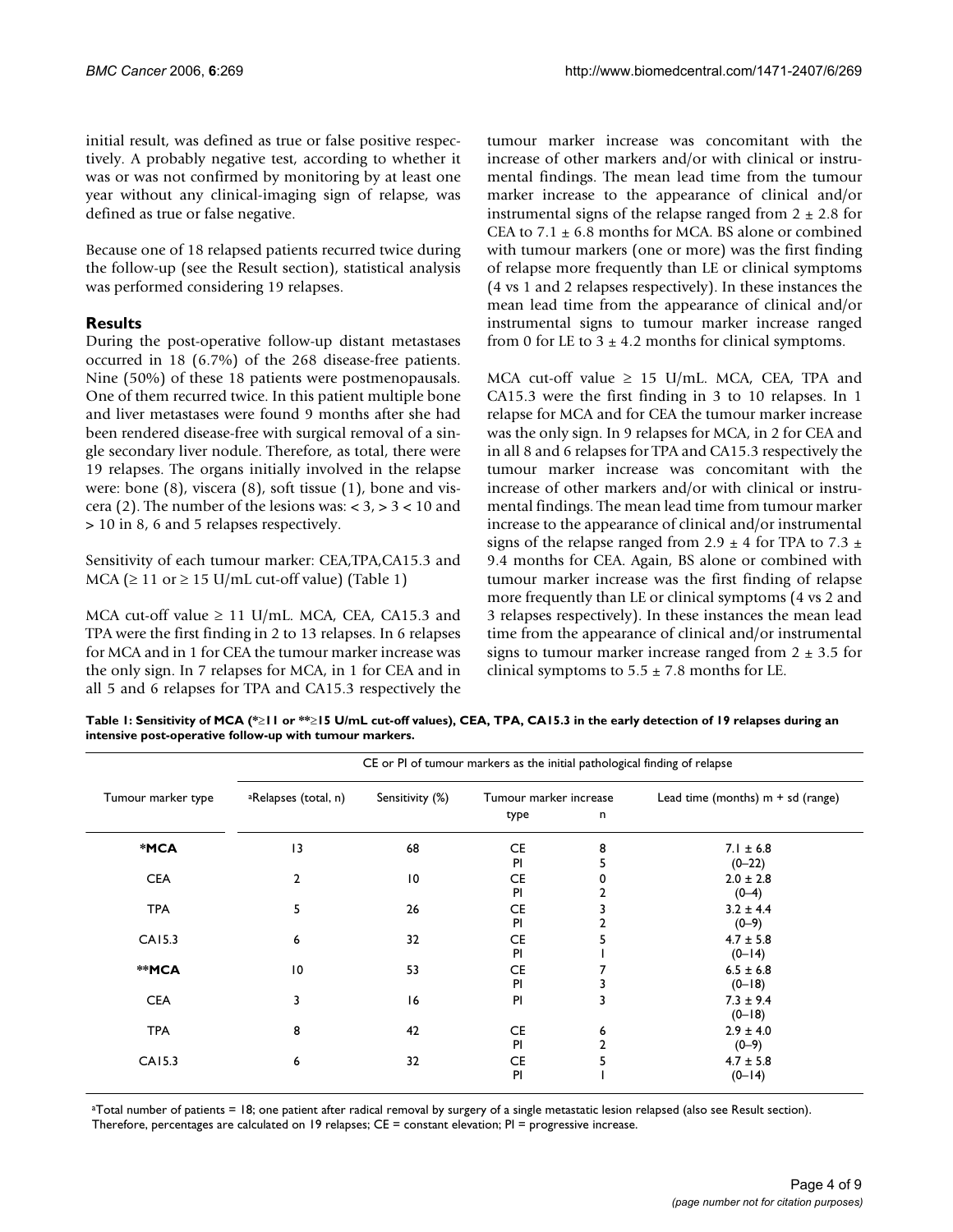Sensitivity of different tumour marker associations: MCA  $\geq$  11 or ≥ 15 U/mL cut-off values) – CA15.3 and CEA-TPA-CA15.3 panels (Table 2)

MCA cut-off value  $\geq$  11 U/mL. MCA-CA15.3 and CEA-TPA-CA15.3 panels were the first finding of 13 and 10 relapses respectively. In 6 relapses for the former association and in 2 for the latter the tumour marker increase was the only sign while in the remaining it was the first finding of relapse concomitant with clinical and/or instrumental examinations. BS alone or combined with tumour marker increase was the first finding in 4 relapses, while it occurred in 1 relapse for LE and in 2 relapses for clinical symptoms. In these instances the mean lead time from the appearance of clinical and/or instrumental signs to tumour marker increase ranged from 0 for LE to  $3 \pm 4.2$ months for clinical symptoms.

MCA cut-off value  $\geq$  15 U/mL. CEA-TPA-CA15.3 panel and MCA-CA15.3 association were the first finding of 14 and 11 relapses respectively. In 2 relapses for the former association and in 1 relapse for the latter the tumour marker increase was the only sign while in the remaining it was the first finding of relapse concomitant with clinical and/or instrumental examinations. Eight of the 14 recurrences "early" detected using CEA-TPA-CA15.3 tumour marker panel presented as a single lesion (5) or confined to bony skeleton (3). Three of the 5 recurrences that presented as single lesions involved bony skeleton and the 2 remaining liver. Therefore, "early" detected recurrences that presented as a single lesion or limited to bony skeleton were 26% and 16% respectively of the 19 relapses. BS alone or combined with tumour marker increase was the first finding in 4 relapses, while it occurred in 2 relapses for LE and in 3 relapses for clinical symptoms. In these instances the mean lead time from the appearance of clinical and/or instrumental signs to tumour marker increase ranged from  $1.5 \pm 3$  for BS to  $5.5 \pm 7.8$  months for LE.

With both MCA cut-off values, no significant difference occurred between the lead time of MCA-CA15.3 and CEA-TPA-CA15.3 panels (p n.s., unpaired t test).

Specificity of each tumour marker: CEA, TPA, CA15.3, MCA

CE and/or PI occurred in 11 patients for CEA and in 8 patients for CA15.3. Diabetes and/or hepatic steatosis (5 patients), smoking (4 patients), miscellanea (1 patient) for CEA, chronic liver failure (2 patients), diabetes and/or hepatic steatosis (5 patients), hepatic cyst or angioma (1 patient) for CA15.3 were the concomitant conditions probably responsible for these two kinds of tumour marker increase. Significant increases for unknown reasons (false positives) occurred in no patient for CA15.3 and in 1 patient (0.4%) for CEA. CE and/or PI occurred in 69 patients for TPA and in 144 patients or in 68 patients for MCA with  $\geq 11$  U/mL or  $\geq 15$  U/mL cut-off value respectively. Chronic liver failure (7 patients), diabetes and/or hepatic steatosis (36 patients), acute inflammation of upper airways (6 patients) for TPA, chronic liver failure (6 patients), diabetes and/or hepatic steatosis (54 patients), acute joint inflammation (9 patients), acute inflammation of upper airways (9 patients), hepatic cyst and/or angioma (9 patients), miscellanea (7 patients) for MCA with  $\geq$  11 U/mL cut-off value, chronic liver failure (5 patients),diabetes and/or hepatic steatosis (23 patients), acute joint inflammation (5 patients), hepatic cyst and/or angioma (6 patients) for MCA with  $\geq$  15 U/mL cut-off value were the concomitant conditions more often probably responsible for these two different kinds of tumour marker increase. Significant increases for unknown rea-

|                           | CE or PI of tumour markers as the initial pathological finding of relapse |                       |                        |    |                                        |  |  |
|---------------------------|---------------------------------------------------------------------------|-----------------------|------------------------|----|----------------------------------------|--|--|
| Tumour marker association | <sup>a</sup> Relapses<br>(total, n)                                       | Sensitivity<br>$(\%)$ | Tumour marker increase |    | Lead time (months)<br>$m + sd$ (range) |  |  |
|                           |                                                                           |                       | type                   | n  |                                        |  |  |
| *MCA-CA15.3               | 13                                                                        | 68                    | CE<br>PI               | 85 | $7.1 \pm 6.8$<br>$(0-22)$              |  |  |
| CEA-TPA-CA15.3            | 10                                                                        | 53                    | CE<br>PI               | 55 | $3.9 \pm 4.9$<br>$(0-14)$              |  |  |
| <b>**MCA-CA15.3</b>       | Н                                                                         | 58                    | CE<br>PI               | 83 | $5.9 \pm 6.7$<br>$(0-18)$              |  |  |
| CEA-TPA-CA15.3            | 4                                                                         | 74                    | CE<br>PI               | 86 | $4.6 \pm 5.9$<br>$(0-18)$              |  |  |

**Table 2: Sensitivity of MCA (\***≥**11 or \*\***≥**15 U/mL cut-off values)-CA15.3 and CEA-TPA-CA15.3 panels in the early detection of 19 relapses during an intensive post-operative follow-up with tumour markers.**

aTotal number of patients = 18; one patient after radical removal by surgery of a single metastatic lesion relapsed (also see Result section). Therefore, percentages are calculated on 19 relapses; CE = constant elevation; PI = progressive increase.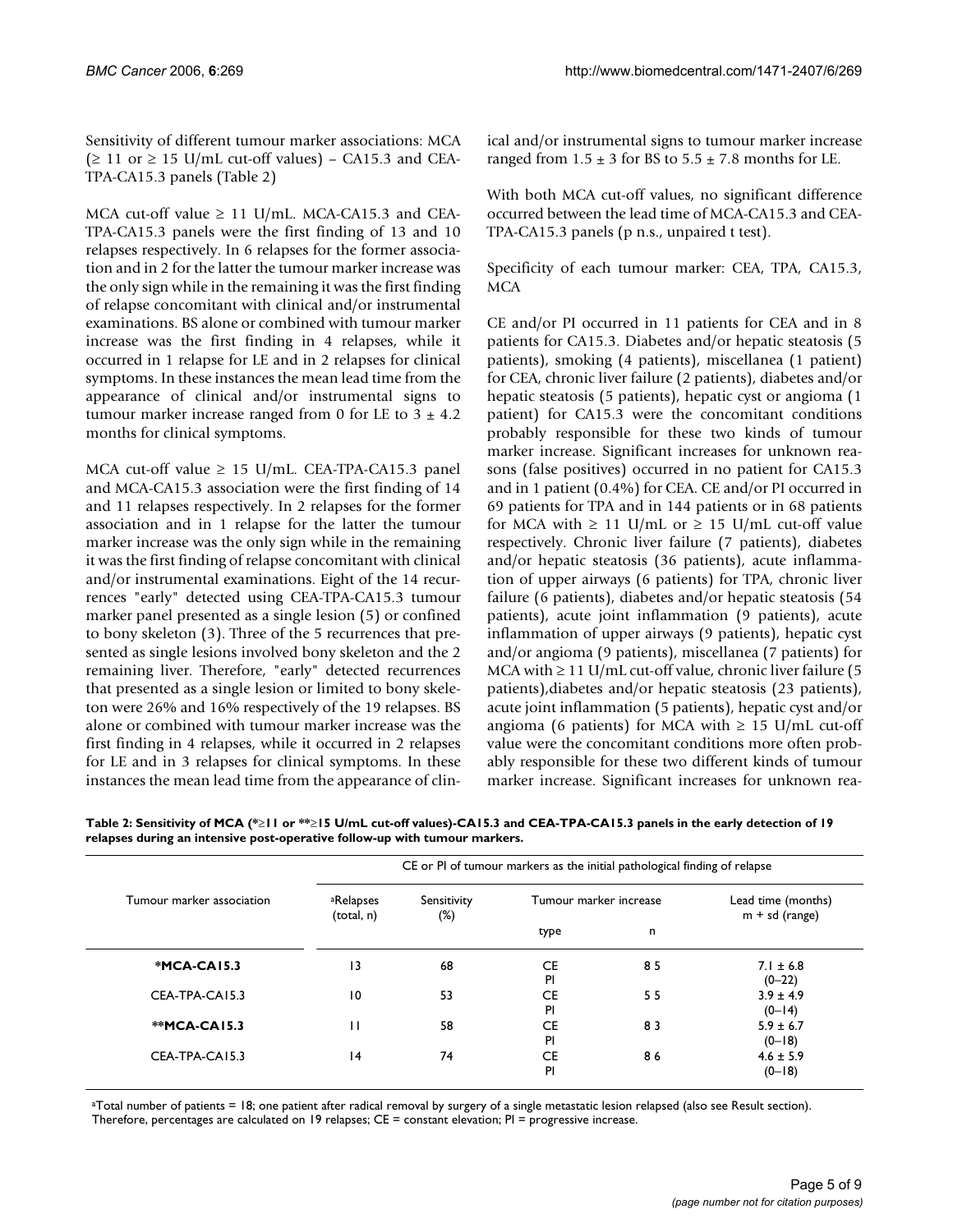sons (falsely positives) were found in 10 (4%), 43 (17.2%) and 20 (8%) patients for TPA, MCA with  $\geq 11$  U/ mL and MCA with  $\geq$  15 U/mL cut-off value respectively. Therefore, specificity was 100%, 100%, 96%, 83% and 92% for CEA, CA15.3, TPA and MCA (≥ 11 U/mL or ≥ 15 U/mL cut-off value) respectively, when an accurate history was taken into account. Without an accurate history, specificity was 96%, 97%, 72%, 42% and 73% for CEA, CA15.3, TPA and MCA ( $\geq$  11 U/mL or  $\geq$  15 U/mL cut-off value) respectively.

Specificity of different tumour marker associations: MCA  $(≥ 11$  U/mL or  $≥ 15$  U/mL cut-off value) – CA15.3 and CEA-TPA-CA15.3

CE and/or PI of CEA-TPA-CA15.3 panel occurred in 77 patients. Diabetes and/or hepatic steatosis (40 patients), chronic liver failure (7 patients), acute inflammation of upper airways (5 patients) were the concomitant conditions probably responsible for the tumour markers' increase.

When MCA cut-off value was  $\geq 11$  U/mL, CE and/or PI of MCA-CA15.3 association occurred in 151 patients. Diabetes and/or hepatic steatosis (58 patients), hepatic cyst and/or angioma (12 patients), acute joint inflammation (10 patients), acute inflammation of upper airways (9 patients) were the concomitant conditions more often probably responsible for these two different kinds of tumour marker increase.

When MCA cut-off value was  $\geq 15$  U/mL, CE and/or PI of MCA-CA15.3 association occurred in 72 patients. Diabetes and/or hepatic steatosis (24 patients), hepatic cyst and/or angioma (7 patients), chronic liver failure (6 patients) were the concomitant conditions more often probably responsible for these two different kinds of tumour marker increase. Significant increases for unknown reasons (falsely positives) occurred in 11 (4.4%), 41 (16.4%) and 19 (7.6%) patients for CEA-TPA-CA15.3 panel, MCA-CA15.3 association with cut-off value  $\geq$  11 U/mL and MCA-CA15.3 association with cut-off value  $\geq 15$  U/mL respectively.

Therefore, specificity was 96%, 84% and 92% for CEA-TPA-CA15.3 and MCA ( $\geq$  11 U/mL or  $\geq$  15 U/mL cut-off value) – CA15.3 associations respectively, when an accurate history was taken into account. Without an accurate history, specificity was 69%, 40% and 71% for CEA-TPA-CA15.3 and MCA ( $\geq$  11 U/mL or  $\geq$  15 U/mL cut-off value) – CA15.3 associations respectively.

Reliability of MCA ( $\geq$  11 U/mL or  $\geq$  15 U/mL cut-off values) – CA15.3 and CEA-TPA-CA15.3 tumour marker panels with and without an accurate history (Table 3)

MCA cut-off value  $\geq 11$  U/mL. When dynamic evaluation of tumour marker associations was considered with an accurate history and laboratory examinations, specificity, accuracy and PPV of CEA-TPA-CA15.3 tumour marker panel were higher than the corresponding of MCA-CA15.3 association. The opposite occurred for sensitivity and NPV. When dynamic evaluation of tumour markers was considered alone, specificity, accuracy, NPV and PPV of CEA-TPA-CA15.3 tumour marker panel were higher than the corresponding of MCA-CA15.3 association. The opposite occurred for sensitivity.

MCA cut-off value  $\geq 15$  U/mL. When dynamic evaluation of tumour marker associations was considered with an accurate history and laboratory examinations, sensitivity, specificity, accuracy, NPV and PPV of CEA-TPA-CA15.3 tumour marker panel were higher than the corresponding of MCA-CA15.3 association. When dynamic evaluation of tumour markers was considered alone, sensitivity, accuracy, NPV and PPV of CEA-TPA-CA15.3 tumour marker panel were higher than the corresponding of MCA-CA15.3 association. The opposite occurred for specificity (Table 3).

# **Discussion**

MCA sensitivity for "early" detection of relapses, either with  $\geq 11$  or  $\geq 15$  UI/mL cut-off value, was higher than that of CEA or CA15.3 or TPA. With regard to CEA, TPA and CA15.3, CA15.3 (with MCA cut-off value  $\geq$  11 UI/ mL) and TPA (with MCA cut-off value  $\geq$  15 UI/mL) were more sensitive than both remaining indicators. However, only with  $\geq 11$  U/mL MCA cut-off value, sensitivity increased slightly (from 53% to 58%) after the association of MCA with CA15.3, while as we [4,7,9-11] and others [22,26,33] previously reported, it occurred significantly when TPA was associated with CA15.3 and CEA (Tables 1, 2). In other studies a range of MCA sensitivity similar to CA15.3 and no significant increase in sensitivity when MCA was combined with CA15.3 were found [14,27,34,35]. These findings and our results suggest that, although MCA and CA15.3 recognise distinct epitopes on the same molecule [36], in metastatic breast cancer cells MCA expression almost completely overlaps that of CA15.3, while it partially occurs among CEA, TPA and CA15.3.

Total rate of significant increases of MCA was similar to or higher ( $\geq 11$  or  $\geq 15$  UI/mL cut-off value respectively) than that of TPA and it was higher than that of CEA and CA15.3. Consequently, significant increases of MCA-CA15.3 association occurred more frequently (60% vs 31%) or similarly (29% vs 31%) to those of CEA-TPA-CA15.3 tumour marker panel. This finding does not confirm that MCA specificity is similar to or higher than that of CEA and CA15.3 [17,20-23]. Moreover, our results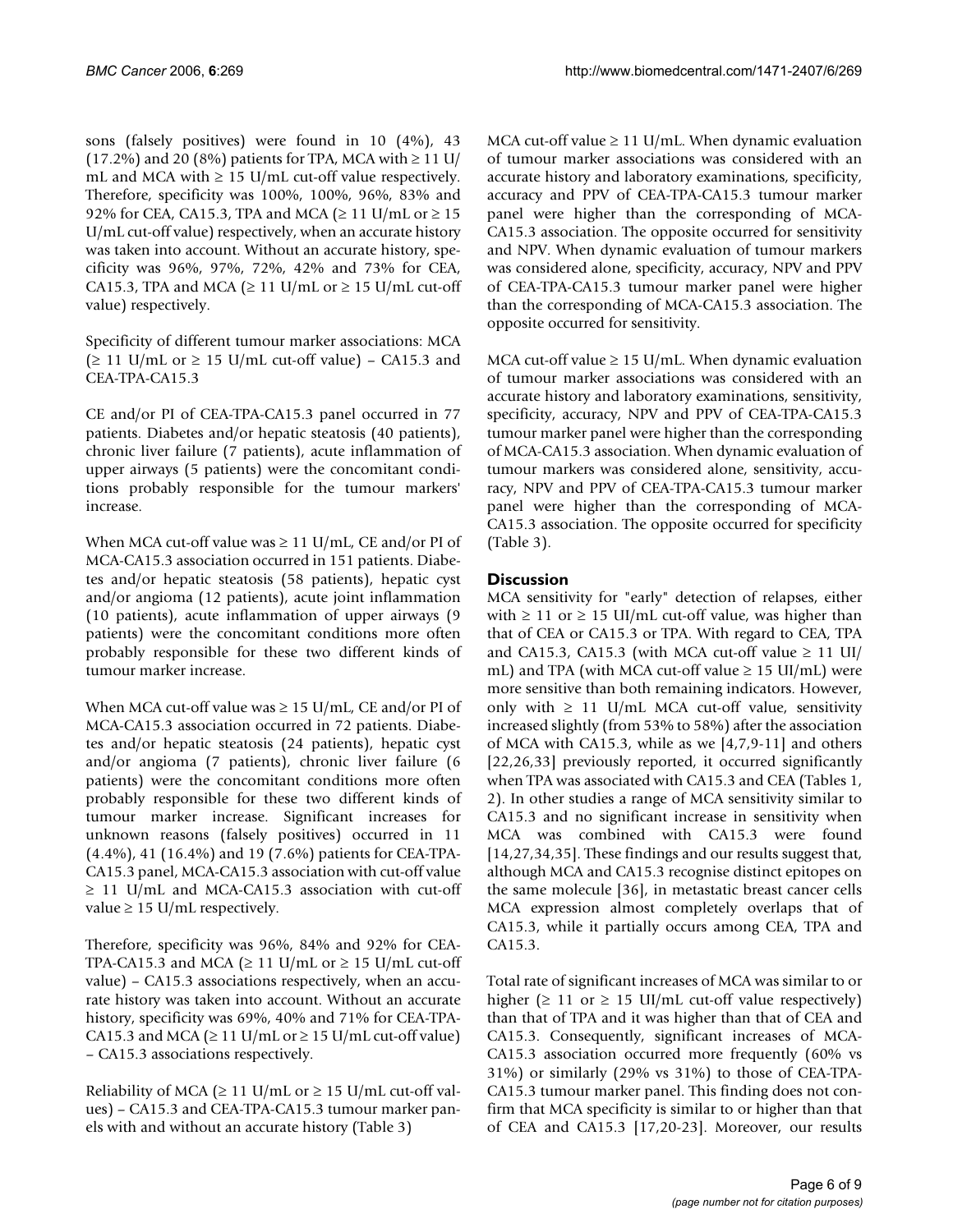**Table 3: Comparison between reliability of MCA (\***≥**11 U/mL or \*\***≥**15 U/mL cut-off values) – CA15.3 and CEA-TPA-CA15.3 associations with or without an accurate history during intensive post-operative follow-up with tumour markers of 289 breast cancer patients.**

| Reliability   | Tumour marker panel |             |                |               |  |  |  |
|---------------|---------------------|-------------|----------------|---------------|--|--|--|
|               | CEA-TPA-CA15.3      | *MCA-CA15.3 | CEA-TPA-CA15.3 | $*MCA-CA15.3$ |  |  |  |
| Sensitivity % | 53 (53)             | 68 (68)     | 74 (74)        | 58 (58)       |  |  |  |
| Specificity % | 96 (69)             | 84 (40)     | 96 (69)        | 92(71)        |  |  |  |
| Accuracy %    | 92.5(68)            | 82.5 (42)   | 94 (69.5)      | 90(41)        |  |  |  |
| NPV %         | 96 (95)             | 97 (94)     | 98 (97)        | 97 (92)       |  |  |  |
| PPV%          | 48 (11)             | 24(8)       | 56 (15)        | 37(7)         |  |  |  |

Numbers into brackets refer to dynamic evaluation of tumour markers without an accurate history and laboratory examinations.

show that in non relapsed patients the aspecific reasons probably responsible for MCA increase are the same as for TPA. The addition, at each control visit, of an accurate history and laboratory examinations to the dynamic evaluation of tumour markers increased their specificity while sensitivity remained unchanged. In fact, in 8 (42%) of the 19 relapses, a concomitant benign pathology occurred. Nevertheless, in all of them CE and/or PI in one or more markers could be referred to a pending relapse rather than to the concomitant benign pathology. Conversely, among the non relapsed patients those falsely suspected with all evaluated tumour markers particularly MCA, TPA and their combinations strongly decreased. In fact, CE and/or PI, unexplained by a clear concomitant benign pathology, ranged from 0% for CA15.3 to 17% for MCA with  $\geq 11$ cut-off value. When MCA cut-off value was  $\geq 11$  UI/mL, MCA-CA15.3 association showed higher sensitivity and NPV but lower specificity, accuracy and PPV than CEA-TPA-CA15.3 panel. When MCA cut-off value was  $\geq 15$  UI/ mL, sensitivity, specificity, accuracy, NPV and PPV of CEA-TPA-CA15.3 panel were higher than those of MCA-CA15.3 association (Table 3).

Being confined to bony skeleton is considered a favourable prognostic factor for metastatic disease [37,38]. Also it has been shown that a single lesion, i.e. minimal metastatic disease called "stage IV oligometastatic disease", amenable to local therapy (surgery and/or radiation) followed by high dose chemotherapy is considered another different favourable condition [39,40]. In these metastatic patients with oligometastatic disease or disease limited to bony skeleton, median overall survival 2–3 times longer than in general metastatic population is expected. In a general metastatic population at the presentation bony skeleton as dominant site and oligometastatic disease have been reported to involve about 15% [41-43] and 5– 10% [38,44,45] of patients respectively. Therefore, in this study a post-operative follow-up with an appropriate use of CEA-TPA-CA15.3 tumour marker panel also "early" detected a relatively high percentage of relapsed patients with limited metastatic disease and more favourable prognosis.

# **Conclusion**

In conclusion, data from this study point out that at both the evaluated cut-off values serum MCA sensitivity is higher than that of CEA, TPA and CA15.3. However, MCA specificity is the lowest or similar to that of TPA and they are both much lower than those of CEA and CA15.3. Despite a higher sensitivity, this low specificity represents an important limitation for a meaningful clinical applicability of MCA and TPA as single marker. Furthermore they suggest that overall CEA-TPA-CA15.3 panel is more suitable than MCA-CA15.3 association for an intensive postoperative follow-up of breast cancer patients with tumour markers and that an intensive post-operative follow-up with CEA-TPA-CA15.3 panel can early detect relapsing patients with more favourable prognosis. These findings further urge the need for randomised clinical trial to assess whether an "early signalling" and treatment of distant metastases with an appropriate use of serum tumour markers also can significantly improve OS. Moreover, a detailed cost-efficacy ratio analysis from these trials will permit to draw definite conclusions about the usefulness of serum tumour markers for a routine use.

# **Abbreviations**

CEA: Carcinoembryonic antigen

TPA: tissue polypeptide antigen

CA15.3: breast cancer associated 115D8/DF3 antigen

MCA: mucin-like carcinoma associated antigen

DFS: disease-free survival

OS: overall survival

N: axillary lymph-node involvement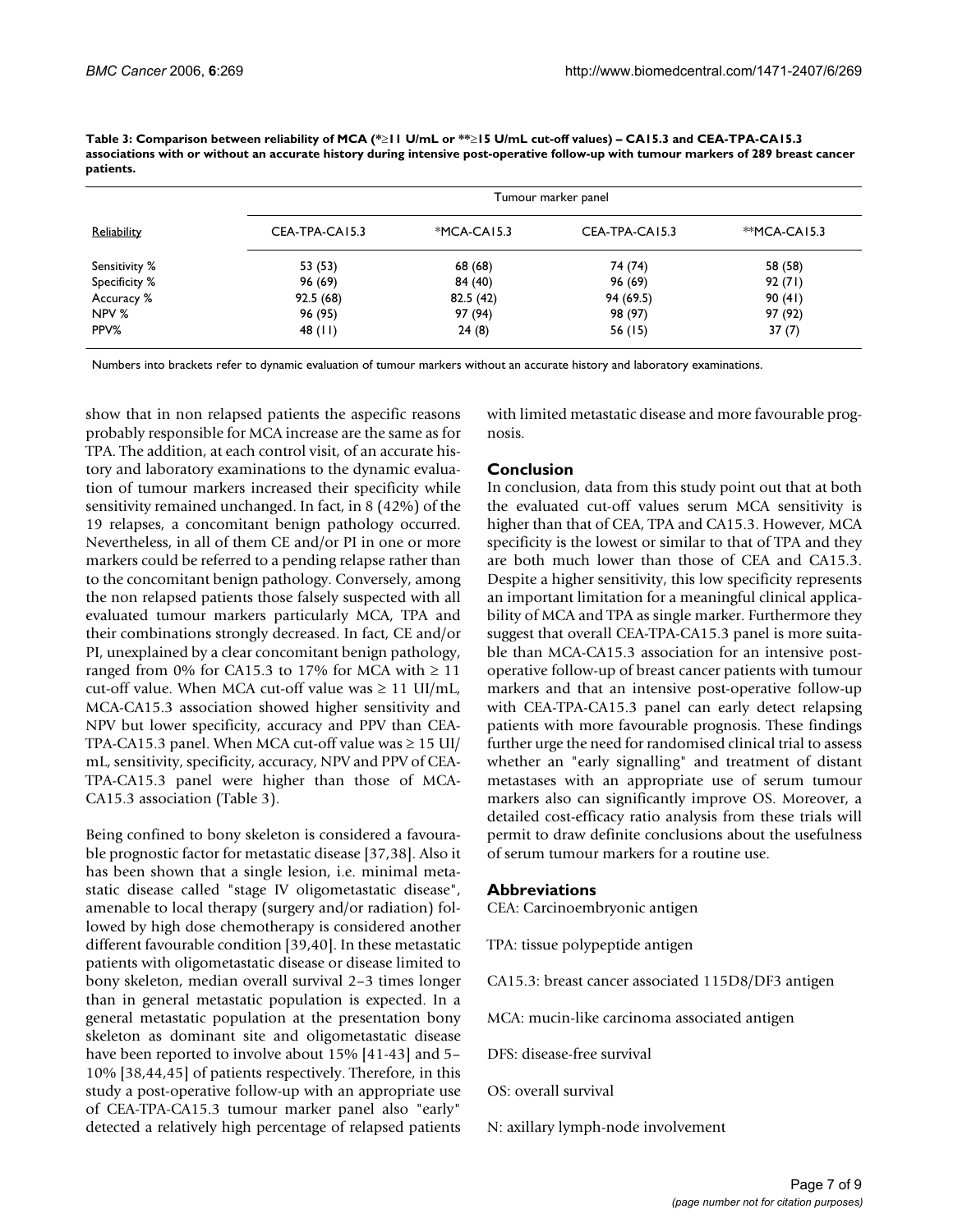PgR: progesterone receptor

Sx-ray: skeletal x-ray

BS: Bone scintigraphy BS

LE: liver echography

CXR: chest x-ray

IEV: isolated elevated value

CE: constant elevation

PI: progressive increase

FP: false positive

FN: false negative

TP: true positive

TN: true negative.

NPV: negative predictive value

PPV: positive predictive value

#### **Competing interests**

The author(s) declare that they have no competing interests.

#### **Authors' contributions**

AN was responsible for study design, data analysis and preparation of manuscript; GT, AC, PF, LA, MC, PM for data analysis and preparation of manuscript; MRM for laboratory data and data analysis.

#### **References**

- Smith TJ, Davidson NE, Schapira DV, Grunfeld E, Muss HB, Vogel VG 3rd, Somerfield MR: **[American Society of Clinical Oncology](http://www.ncbi.nlm.nih.gov/entrez/query.fcgi?cmd=Retrieve&db=PubMed&dopt=Abstract&list_uids=10071303) [1998 update of recommended breast cancer surveillance](http://www.ncbi.nlm.nih.gov/entrez/query.fcgi?cmd=Retrieve&db=PubMed&dopt=Abstract&list_uids=10071303) [guidelines.](http://www.ncbi.nlm.nih.gov/entrez/query.fcgi?cmd=Retrieve&db=PubMed&dopt=Abstract&list_uids=10071303)** *J Clin Oncol* 1999, **17:**1080-1082.
- 2. The GIVIO Investigators: **[Impact of follow-up testing on survival](http://www.ncbi.nlm.nih.gov/entrez/query.fcgi?cmd=Retrieve&db=PubMed&dopt=Abstract&list_uids=8182811) [and health related quality of life in breast cancer patients.](http://www.ncbi.nlm.nih.gov/entrez/query.fcgi?cmd=Retrieve&db=PubMed&dopt=Abstract&list_uids=8182811)** *JAMA* 1994, **271:**1587-1592.
- 3. Rosselli Del Turco M, Palli D, Cariddi A, Ciatto S, Pacini P, Distante V: **[Intensive diagnostic follow-up after treatment of primary](http://www.ncbi.nlm.nih.gov/entrez/query.fcgi?cmd=Retrieve&db=PubMed&dopt=Abstract&list_uids=7848404) [breast cancer. A randomized trial.](http://www.ncbi.nlm.nih.gov/entrez/query.fcgi?cmd=Retrieve&db=PubMed&dopt=Abstract&list_uids=7848404)** *JAMA* 1994, **271:**1593-1597.
- 4. Nicolini A, Carpi A: **Postoperative follow-up of breast cancer patients: overview and progress in the use of tumor markers.** *Tumor Biol* 2000, **21:**235-248.
- 5. Jager W: **The early detection of disseminated (metastasized) breast cancer by serial tumour marker measurements.** *Eur J Cancer Prev* :133-9. 1993 Nov;2
- 6. Kovner F, Merimsky O, Hareuveni M, Wigler N, Chaitchik S: **[Treat](http://www.ncbi.nlm.nih.gov/entrez/query.fcgi?cmd=Retrieve&db=PubMed&dopt=Abstract&list_uids=7987981)ment of disease-negative but mucin-like carcinoma-associ[ated antigen-positive breast cancer patients with tamoxifen:](http://www.ncbi.nlm.nih.gov/entrez/query.fcgi?cmd=Retrieve&db=PubMed&dopt=Abstract&list_uids=7987981) preliminary results of a prospective controlled randomized [trial.](http://www.ncbi.nlm.nih.gov/entrez/query.fcgi?cmd=Retrieve&db=PubMed&dopt=Abstract&list_uids=7987981)** *Cancer Chemother Pharmacol* 1994, **35(1):**80-3.
- 7. Nicolini A, Anselmi L, Michelassi C, Carpi A: **[Prolonged survival by](http://www.ncbi.nlm.nih.gov/entrez/query.fcgi?cmd=Retrieve&db=PubMed&dopt=Abstract&list_uids=9376274) ["early" salvage treatment of breast cancer patients: a retro](http://www.ncbi.nlm.nih.gov/entrez/query.fcgi?cmd=Retrieve&db=PubMed&dopt=Abstract&list_uids=9376274)[spective 6-year study.](http://www.ncbi.nlm.nih.gov/entrez/query.fcgi?cmd=Retrieve&db=PubMed&dopt=Abstract&list_uids=9376274)** *Br J Cancer* 1997, **76:**1106-1111.
- 8. Seregni E, Coli A, Mazzucca N: **[Italian Group RIA-IRMA Test,](http://www.ncbi.nlm.nih.gov/entrez/query.fcgi?cmd=Retrieve&db=PubMed&dopt=Abstract&list_uids=15127239) [Italian Association of Nuclear Medicine: Circulating tumour](http://www.ncbi.nlm.nih.gov/entrez/query.fcgi?cmd=Retrieve&db=PubMed&dopt=Abstract&list_uids=15127239) [markers in breast cancer.](http://www.ncbi.nlm.nih.gov/entrez/query.fcgi?cmd=Retrieve&db=PubMed&dopt=Abstract&list_uids=15127239)** *Eur J Nucl Med Mol Imaging* 2004, **31(1):**S15-22.
- 9. Nicolini A, Ferrari P, Sagripanti A, Carpi A: **[The role of tumour](http://www.ncbi.nlm.nih.gov/entrez/query.fcgi?cmd=Retrieve&db=PubMed&dopt=Abstract&list_uids=10188888) [markers in predicting skeletal metastases in breast cancer](http://www.ncbi.nlm.nih.gov/entrez/query.fcgi?cmd=Retrieve&db=PubMed&dopt=Abstract&list_uids=10188888) [patients with equivocal bone scintigraphy.](http://www.ncbi.nlm.nih.gov/entrez/query.fcgi?cmd=Retrieve&db=PubMed&dopt=Abstract&list_uids=10188888)** *Br J Cancer* 1999, **79:**1443-1447.
- 10. Nicolini A, Carpi A, Ferrari P, Anselmi L, Spinelli C, Conte M, Miccoli P: **[The role of tumour markers in improving the accuracy of](http://www.ncbi.nlm.nih.gov/entrez/query.fcgi?cmd=Retrieve&db=PubMed&dopt=Abstract&list_uids=11076646) conventional chest x-ray and liver echography in the post[operative detection of thoracic and liver metastases from](http://www.ncbi.nlm.nih.gov/entrez/query.fcgi?cmd=Retrieve&db=PubMed&dopt=Abstract&list_uids=11076646) [breast cancer.](http://www.ncbi.nlm.nih.gov/entrez/query.fcgi?cmd=Retrieve&db=PubMed&dopt=Abstract&list_uids=11076646)** *Br J Cancer* 2000, **83:**1412-1417.
- 11. Nicolini A, Carpi A, Ferrari P, Pieri L: **Utility of a serum tumour marker panel in the post-operative follow-up of breast cancer patients with equivocal conventional radiological examinations.** *Tumor Biol* 2003, **24:**275-280.
- 12. Eskelinen M, Hippelainen M, Salmela E, Paajanen H, Alhava E, Syrjanen K: **[A decision support system for predicting a recurrence of](http://www.ncbi.nlm.nih.gov/entrez/query.fcgi?cmd=Retrieve&db=PubMed&dopt=Abstract&list_uids=1444204) [breast cancer; a prospective study of serum tumour markers](http://www.ncbi.nlm.nih.gov/entrez/query.fcgi?cmd=Retrieve&db=PubMed&dopt=Abstract&list_uids=1444204) [TAG 12, CA 15-3 and MCA.](http://www.ncbi.nlm.nih.gov/entrez/query.fcgi?cmd=Retrieve&db=PubMed&dopt=Abstract&list_uids=1444204)** *Anticancer Res* 1992, **12:**1439-1442.
- 13. Nicolini A, Ferdeghini M, Colombini C, Carpi A: **[Evaluation of](http://www.ncbi.nlm.nih.gov/entrez/query.fcgi?cmd=Retrieve&db=PubMed&dopt=Abstract&list_uids=2090796) [serum CA549, CA M26 and CA M29 levels in the post-oper](http://www.ncbi.nlm.nih.gov/entrez/query.fcgi?cmd=Retrieve&db=PubMed&dopt=Abstract&list_uids=2090796)[ative follow-up of breast cancer patients.](http://www.ncbi.nlm.nih.gov/entrez/query.fcgi?cmd=Retrieve&db=PubMed&dopt=Abstract&list_uids=2090796)** *J Nucl Med Allied Sci* 1990, **34:**309-313.
- 14. De Wit R, Hoek FJ, Bakker PJ, Veenhof CH: **[A comparison of](http://www.ncbi.nlm.nih.gov/entrez/query.fcgi?cmd=Retrieve&db=PubMed&dopt=Abstract&list_uids=1390307) [CA549 with CA 15-3 and MCA in patients with metastatic](http://www.ncbi.nlm.nih.gov/entrez/query.fcgi?cmd=Retrieve&db=PubMed&dopt=Abstract&list_uids=1390307) [breast cancer.](http://www.ncbi.nlm.nih.gov/entrez/query.fcgi?cmd=Retrieve&db=PubMed&dopt=Abstract&list_uids=1390307)** *Ann Oncol* 1992, **3:**314-315.
- 15. Kopczynsky Z, Thielemann A: **[The value of tissue polypeptide](http://www.ncbi.nlm.nih.gov/entrez/query.fcgi?cmd=Retrieve&db=PubMed&dopt=Abstract&list_uids=9863926) specfic antigen TPS determination in serum of women with [breast cancer comparison to mucin-like associated antigen](http://www.ncbi.nlm.nih.gov/entrez/query.fcgi?cmd=Retrieve&db=PubMed&dopt=Abstract&list_uids=9863926) [MCA and CA 15-3 antigen.](http://www.ncbi.nlm.nih.gov/entrez/query.fcgi?cmd=Retrieve&db=PubMed&dopt=Abstract&list_uids=9863926)** *Eur J Gynaecol Oncol* 1998, **19:**503-507.
- 16. Nicolini A, Carpi A, Di Marco G, Giuliani L, Giordani R, Palla S: **[A](http://www.ncbi.nlm.nih.gov/entrez/query.fcgi?cmd=Retrieve&db=PubMed&dopt=Abstract&list_uids=2702573) rational postoperative follow-up with carcinoembryonic [antigen, tissue polypeptide antigen, and urinary hydroxypro](http://www.ncbi.nlm.nih.gov/entrez/query.fcgi?cmd=Retrieve&db=PubMed&dopt=Abstract&list_uids=2702573)[line in breast cancer patients.](http://www.ncbi.nlm.nih.gov/entrez/query.fcgi?cmd=Retrieve&db=PubMed&dopt=Abstract&list_uids=2702573)** *Cancer* 1989, **63:**2037-2046.
- 17. Cooper EH, Forbes MA, Hancock AK, Price JJ, Parker D: **[An evalu](http://www.ncbi.nlm.nih.gov/entrez/query.fcgi?cmd=Retrieve&db=PubMed&dopt=Abstract&list_uids=2736216)[ation of mucin-like carcinoma associated antigen \(MCA\) in](http://www.ncbi.nlm.nih.gov/entrez/query.fcgi?cmd=Retrieve&db=PubMed&dopt=Abstract&list_uids=2736216) [breast cancer.](http://www.ncbi.nlm.nih.gov/entrez/query.fcgi?cmd=Retrieve&db=PubMed&dopt=Abstract&list_uids=2736216)** *Br J Cancer* 1989, **59:**797-800.
- 18. Nicolini A, Colombini C, Luciani L, Carpi A: **[Evaluation of serum](http://www.ncbi.nlm.nih.gov/entrez/query.fcgi?cmd=Retrieve&db=PubMed&dopt=Abstract&list_uids=1854615) [CA 15-3 determination with CEA and TPA in the post-oper](http://www.ncbi.nlm.nih.gov/entrez/query.fcgi?cmd=Retrieve&db=PubMed&dopt=Abstract&list_uids=1854615)[ative follow-up of breast cancer patients.](http://www.ncbi.nlm.nih.gov/entrez/query.fcgi?cmd=Retrieve&db=PubMed&dopt=Abstract&list_uids=1854615)** *Br J Cancer* 1991, **64:**154-158.
- 19. Gion M, Daidone MG: **[Circulating biomarkers from tumour](http://www.ncbi.nlm.nih.gov/entrez/query.fcgi?cmd=Retrieve&db=PubMed&dopt=Abstract&list_uids=15541962) [bulk to tumour machinery: promises and pitfalls.](http://www.ncbi.nlm.nih.gov/entrez/query.fcgi?cmd=Retrieve&db=PubMed&dopt=Abstract&list_uids=15541962)** *Eur J Cancer* 2004, **40:**2613-2622.
- 20. Merimsky O, Inbar M, Hareuveni M, Witenberg B, Wolman Y, Chaitchik S: **[Serial serum MCA measurements in the follow](http://www.ncbi.nlm.nih.gov/entrez/query.fcgi?cmd=Retrieve&db=PubMed&dopt=Abstract&list_uids=1835861)[up of breast cancer patients.](http://www.ncbi.nlm.nih.gov/entrez/query.fcgi?cmd=Retrieve&db=PubMed&dopt=Abstract&list_uids=1835861)** *Eur J Cancer* 1991, **27:**1440-1444.
- 21. Ammon A, Eiffert H, Alhusen R, Weber M, Rumelin B, Groh E, Bartsch H, Marschner N, Nagel GA, Krieger G: **[Mucin-like carcinoma](http://www.ncbi.nlm.nih.gov/entrez/query.fcgi?cmd=Retrieve&db=PubMed&dopt=Abstract&list_uids=2204009)[associated antigen: sensitivity and specificity in metastatic](http://www.ncbi.nlm.nih.gov/entrez/query.fcgi?cmd=Retrieve&db=PubMed&dopt=Abstract&list_uids=2204009) [breast cancer.](http://www.ncbi.nlm.nih.gov/entrez/query.fcgi?cmd=Retrieve&db=PubMed&dopt=Abstract&list_uids=2204009)** *Onkologie* 1990, **13:**210-214.
- 22. Pectasides D, Pavlidis N, Gogou L, Antoniou F, Nicolaides C, Tsikalakis D: **[Clinical value of CA 15-3, mucin-like carcinoma-asso](http://www.ncbi.nlm.nih.gov/entrez/query.fcgi?cmd=Retrieve&db=PubMed&dopt=Abstract&list_uids=8823487)**tumor polypeptide **[carcinoembryonic antigen in monitoring early breast cancer](http://www.ncbi.nlm.nih.gov/entrez/query.fcgi?cmd=Retrieve&db=PubMed&dopt=Abstract&list_uids=8823487) [patients.](http://www.ncbi.nlm.nih.gov/entrez/query.fcgi?cmd=Retrieve&db=PubMed&dopt=Abstract&list_uids=8823487)** *Am J Clin Oncol* 1996, **19:**459-464.
- 23. Miserez AR, Gunes I, Muller-Brand J, Walther E, Fridrich R, Macke H: **Clinical value of a mucin-like carcinoma-associated antigen [in monitoring breast cancer patients in comparison with CA](http://www.ncbi.nlm.nih.gov/entrez/query.fcgi?cmd=Retrieve&db=PubMed&dopt=Abstract&list_uids=1827273) [15-3.](http://www.ncbi.nlm.nih.gov/entrez/query.fcgi?cmd=Retrieve&db=PubMed&dopt=Abstract&list_uids=1827273)** *Eur J Cancer* 1991, **27:**126-131.
- 24. Jezersek B, Cervek J, Rudolf Z, Novakovic S: **Clinical evaluation of potential usefulness of CEA, CA 15-3, and MCA in follow-up of breast cancer patients.** *Cancer Lett* 1996, **20:**137-144.
- 25. Dixon AR, Price MR, Hand CW, Sibley PE, Selby C, Blamey RW: **[Epi](http://www.ncbi.nlm.nih.gov/entrez/query.fcgi?cmd=Retrieve&db=PubMed&dopt=Abstract&list_uids=8217608)thelial mucin core antigen (EMCA) in assessing therapeutic [response in advanced breast cancer-a comparison with](http://www.ncbi.nlm.nih.gov/entrez/query.fcgi?cmd=Retrieve&db=PubMed&dopt=Abstract&list_uids=8217608) [CA15.3.](http://www.ncbi.nlm.nih.gov/entrez/query.fcgi?cmd=Retrieve&db=PubMed&dopt=Abstract&list_uids=8217608)** *Br J Cancer* 1993, **68:**947-949.
- 26. Gion M, Mione R, Gatti C, Dittadi R, Leon A, Nascimben O, Pizzorno B, Bruscagnin G: **[Is tissue polypeptide antigen still a useful](http://www.ncbi.nlm.nih.gov/entrez/query.fcgi?cmd=Retrieve&db=PubMed&dopt=Abstract&list_uids=2399565)**